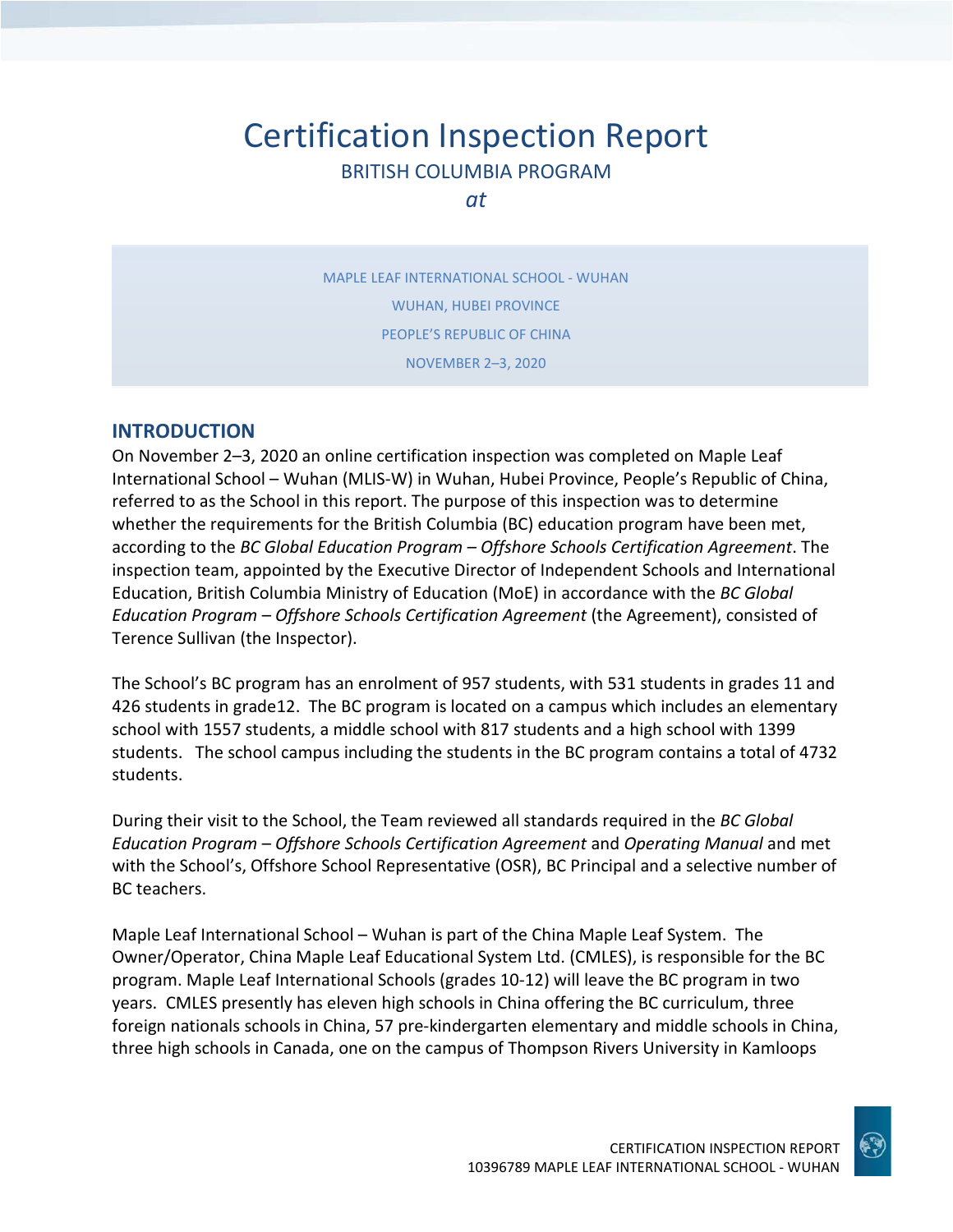and one on the campus of Kwantlen Polytechnic University in Richmond and one in Ontario. CMLES also operates schools in Australia, Singapore and Malaysia.

CMLES provides an international education that emphasizes academic excellence within a supportive community that respects and promotes cultural norms and traditions for both Chinese and international students. CMLES schools promote appreciation for the diversity of people and cultures, provide an optimal environment for learning and teaching, and offer a globally respected curriculum that inspires in its students the spirit and ideals of global citizenship.

The Team would like to thank Maple Leaf International School – Wuhan for its hospitality, cooperation and preparedness for the inspection visit.

| The School has satisfactorily addressed requirements contained in the previous inspection<br>report.                                                                                           |                                     |                        |                               |  |
|------------------------------------------------------------------------------------------------------------------------------------------------------------------------------------------------|-------------------------------------|------------------------|-------------------------------|--|
| Requirement<br>Met                                                                                                                                                                             | $\Box$ Requirement<br>Partially Met | Requirement<br>Not Met | $\boxtimes$ Not<br>Applicable |  |
| Comment:<br>There were no requirements included in the previous inspection report. However, the School<br>has been actively implementing a number of suggestions from the previous inspection. |                                     |                        |                               |  |
| Commendation:<br>The School is to be commended for the progress made in implementing the suggestions from<br>the previous report.                                                              |                                     |                        |                               |  |

#### **BUSINESS PLAN 1.0**

| The Owner/Operator has submitted a business plan to the BC Ministry of Education,<br>confirming the sustainability of the program. |                                     |                                                                                                                                                                                                                                                                                                                                                                                                                                                                                                                                                                                                                                                                        |  |
|------------------------------------------------------------------------------------------------------------------------------------|-------------------------------------|------------------------------------------------------------------------------------------------------------------------------------------------------------------------------------------------------------------------------------------------------------------------------------------------------------------------------------------------------------------------------------------------------------------------------------------------------------------------------------------------------------------------------------------------------------------------------------------------------------------------------------------------------------------------|--|
| $\boxtimes$ Requirement<br>Met                                                                                                     | Requirement<br><b>Partially Met</b> | Requirement<br>Not Met                                                                                                                                                                                                                                                                                                                                                                                                                                                                                                                                                                                                                                                 |  |
| Comment:<br>program.                                                                                                               |                                     | The Owner/Operator has submitted a business plan to the BC Ministry of Education. The BC<br>Graduation Program at Maple Leaf International School - Wuhan is being phased out over<br>the next two years. As a result, CMLES is no longer promoting or seeking further enrolment<br>to the BC program at Maple Leaf International School - Wuhan. The present grade 10 cohort<br>is not enrolled in the BC program. This year's grade 11 students when they graduate will be<br>the final graduation class from the BC program at MLIS-Wuhan. CMLES intends to open a new<br>K to 9 school next year and one the following year to continue their connection to the BC |  |

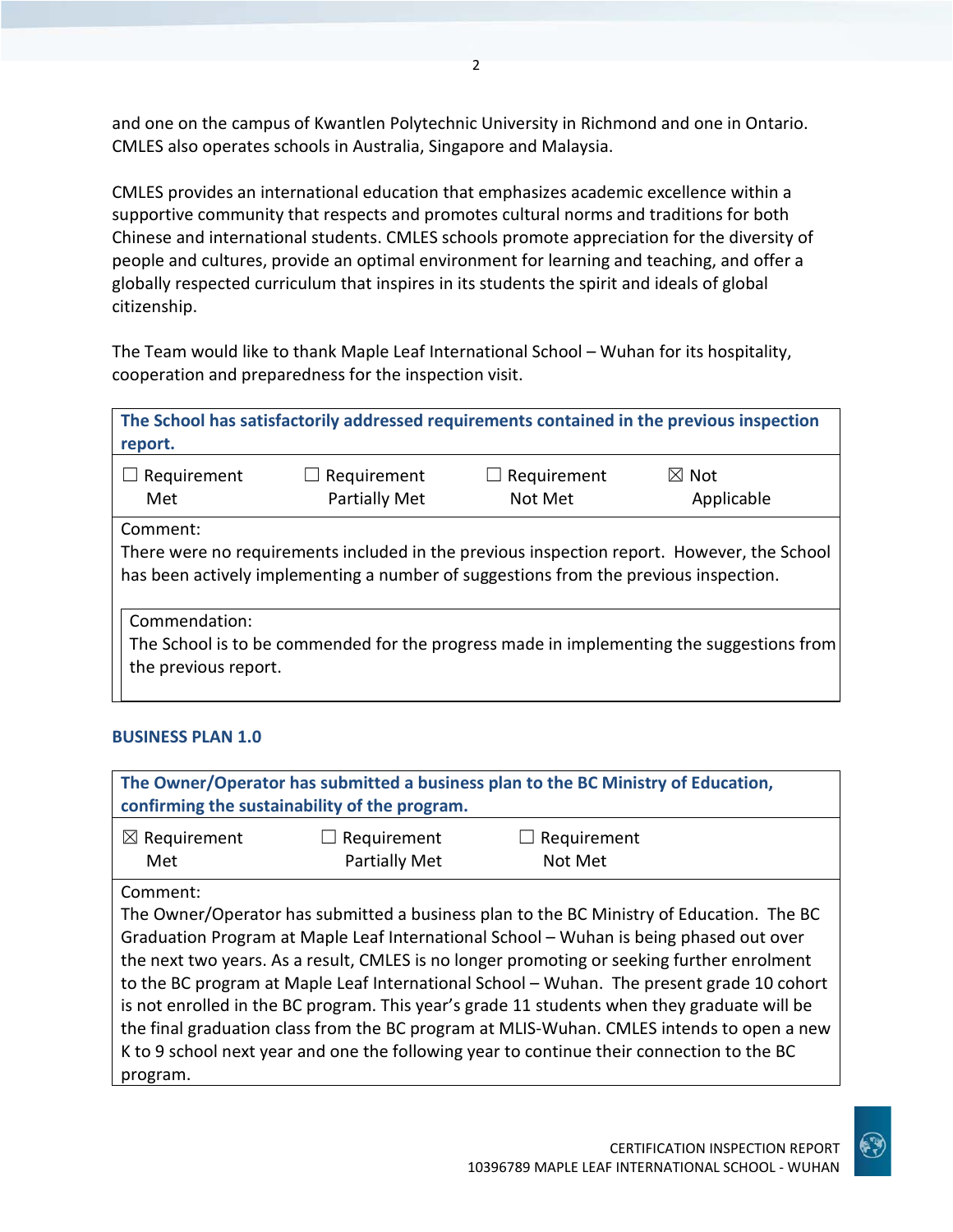#### **INSPECTION CATALOGUE 2.0**

**2.02 The Owner/Operator meets all requirements as set forth in the BC Global Education Program Offshore Schools Certification Agreement (the Agreement).**

| $\boxtimes$ Requirement | $\Box$ Requirement | $\Box$ Requirement |  |
|-------------------------|--------------------|--------------------|--|
| Met                     | Partially Met      | Not Met            |  |
|                         |                    |                    |  |

Comment:

The Owner/Operator and the British Columbia Ministry of Education are presently negotiating the Certification Agreement for Maple Leaf International School - Wuhan. The negotiations are near completion.

| 2.03 The Owner/Operator has written approval from the appropriate government entity to<br>operate the offshore school, as outlined in section 5.03 of the Agreement. |                                     |                                                                                                                                                                                                                                                                                                                                                              |  |
|----------------------------------------------------------------------------------------------------------------------------------------------------------------------|-------------------------------------|--------------------------------------------------------------------------------------------------------------------------------------------------------------------------------------------------------------------------------------------------------------------------------------------------------------------------------------------------------------|--|
| $\boxtimes$ Requirement<br>Met                                                                                                                                       | Requirement<br><b>Partially Met</b> | Requirement<br>Not Met                                                                                                                                                                                                                                                                                                                                       |  |
| Comment:<br>submitted in Mandarin and English.                                                                                                                       |                                     | The School has provided documentation from the Education Bureau of Wuhan city dated<br>2007 giving the school permission to operate. The School has also submitted an annual<br>inspection report from the Wuhan Municipal Civil Administration giving the schools<br>permission to operate from June 18, 2020 until June 18, 2024. Both documents have been |  |

| 2.04-2.05 The School meets local building, safety and cafeteria codes and regulations. The |  |
|--------------------------------------------------------------------------------------------|--|
| facilities are deemed to be suitable to support the BC program.                            |  |

| $\boxtimes$ Requirement | $\Box$ Requirement | $\Box$ Requirement |
|-------------------------|--------------------|--------------------|
| Met                     | Partially Met      | Not Met            |

#### Comment:

The School has submitted comprehensive documentation regarding the protection of the safety of the students and staff which include a Land Planning Permit dated 2006, Fire and Construction Approvals dated 2010, a Food Distribution Permit for Catering Services Premises dated June 16, 2018, a Precaution Plan for Urgent Incidents dated November 3, 2019, an Anti-Terrorist Plan dated September 1, 2019, a Campus Safety Management Policy dated September 1, 2019 and a Personal Safety Incident Response Plan dated July 1, 2019. All plans have been submitted in Mandarin and English.

China Maple Leaf Educational System, by way of a letter to the BC Ministry of Education dated July 12, 2018, outlined their plan if one of their schools had to be closed on a shortterm or long-term basis. The OSR is familiar with the letter and its contents.

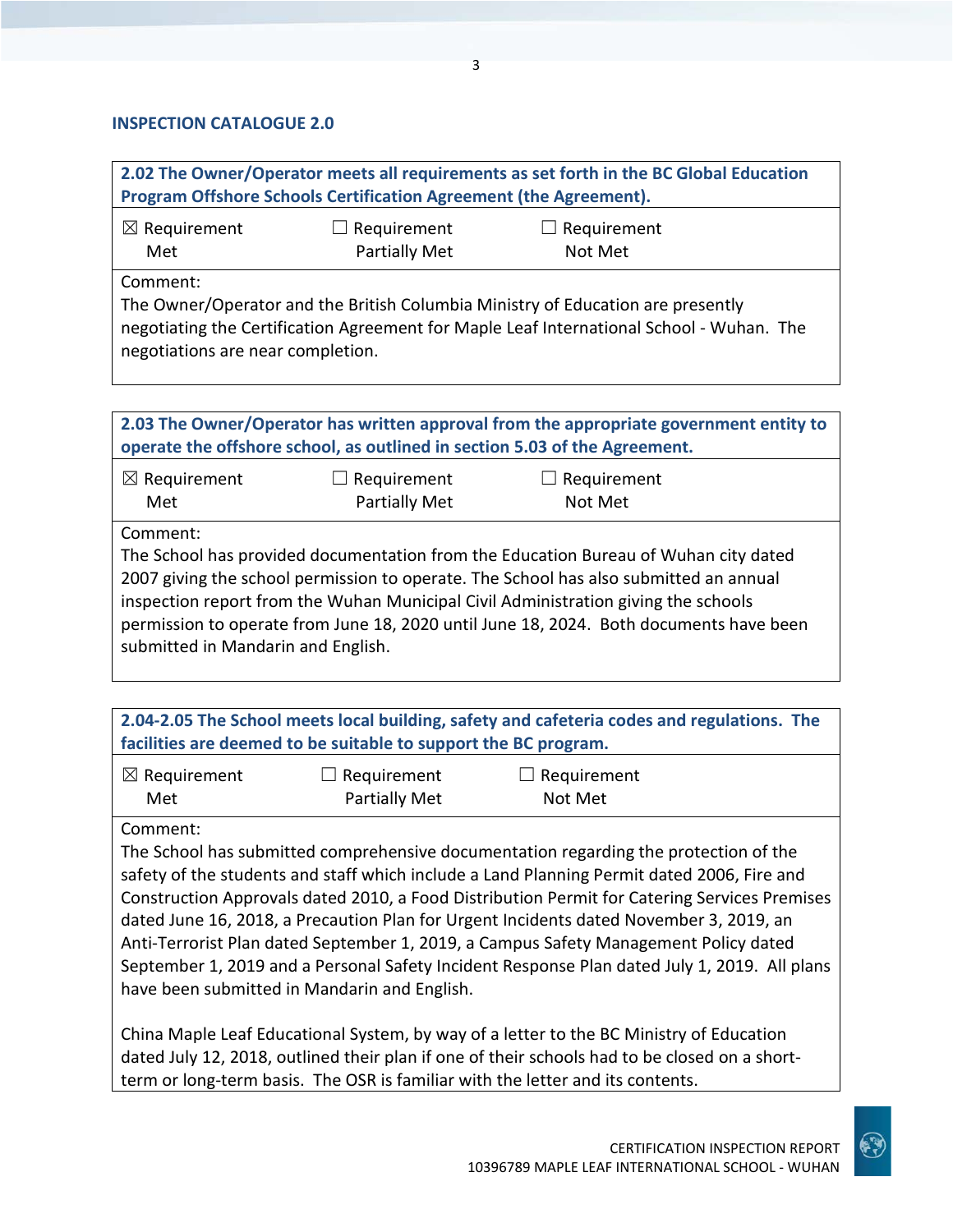Health and safety protocols related to COVID-19 are issued by the government in China and the School follows those directives and guidelines as they are updated.

| 2.06 Offshore School Representative (OSR) - The Owner/Operator must appoint an<br>individual to act as offshore school representative. This individual must be confirmed by<br>the province and must meet all of the requirements set out in section 14 of the Agreement.                                                                                                                                                                                                            |                                            |                                                                                                                                                                                                                                                                                                                                                                                                                                                                                                                                                                                |  |  |
|--------------------------------------------------------------------------------------------------------------------------------------------------------------------------------------------------------------------------------------------------------------------------------------------------------------------------------------------------------------------------------------------------------------------------------------------------------------------------------------|--------------------------------------------|--------------------------------------------------------------------------------------------------------------------------------------------------------------------------------------------------------------------------------------------------------------------------------------------------------------------------------------------------------------------------------------------------------------------------------------------------------------------------------------------------------------------------------------------------------------------------------|--|--|
| $\boxtimes$ Requirement<br>Met                                                                                                                                                                                                                                                                                                                                                                                                                                                       | $\Box$ Requirement<br><b>Partially Met</b> | Requirement<br>Not Met                                                                                                                                                                                                                                                                                                                                                                                                                                                                                                                                                         |  |  |
| Comment:<br>The Owner/Operator has appointed Mr. Jim Beeke as the Offshore School Representative for<br>Maple Leaf International School - Wuhan. During the inspection, the OSR was represented by<br>the CMLES Assistant Superintendent. The Assistant Superintendent is aware of the obligation<br>of the OSR to report critical information relating to changes in the operation of the School or<br>ownership structure that could significantly impact the School's operations. |                                            |                                                                                                                                                                                                                                                                                                                                                                                                                                                                                                                                                                                |  |  |
| Commendation:<br>throughout the inspection.                                                                                                                                                                                                                                                                                                                                                                                                                                          |                                            | The Assistant Superintendent is to be commended for her presence and critical support                                                                                                                                                                                                                                                                                                                                                                                                                                                                                          |  |  |
|                                                                                                                                                                                                                                                                                                                                                                                                                                                                                      |                                            |                                                                                                                                                                                                                                                                                                                                                                                                                                                                                                                                                                                |  |  |
| catalogue for offshore schools.                                                                                                                                                                                                                                                                                                                                                                                                                                                      |                                            | 2.07 The Principal meets the requirements as outlined in section 2.07 of the inspection                                                                                                                                                                                                                                                                                                                                                                                                                                                                                        |  |  |
| $\boxtimes$ Requirement<br>Met                                                                                                                                                                                                                                                                                                                                                                                                                                                       | Requirement<br><b>Partially Met</b>        | $\Box$ Requirement<br>Not Met                                                                                                                                                                                                                                                                                                                                                                                                                                                                                                                                                  |  |  |
| Comment:<br>inspection catalogue for offshore schools.                                                                                                                                                                                                                                                                                                                                                                                                                               |                                            | The Principal is in his first year as the principal of Maple Leaf International School – Wuhan.<br>He has served for a number of years as a teacher and secondary administrator in schools in<br>Surrey, Delta and Vernon, British Columbia before moving to offshore schools. He has<br>extensive experience as a secondary administrator in offshore schools in China. He holds a<br>B.A. in history, a P.D.P certificate and a master's in educational leadership from Simon Fraser<br>University. The Principal meets all the requirements outlined in section 2.06 of the |  |  |
| Commendation:<br>during the inspection.                                                                                                                                                                                                                                                                                                                                                                                                                                              |                                            | The Principal is to be commended for his support throughout the inspection and with the<br>many challenges presented through COVID-19 as well other challenges presented on campus                                                                                                                                                                                                                                                                                                                                                                                             |  |  |

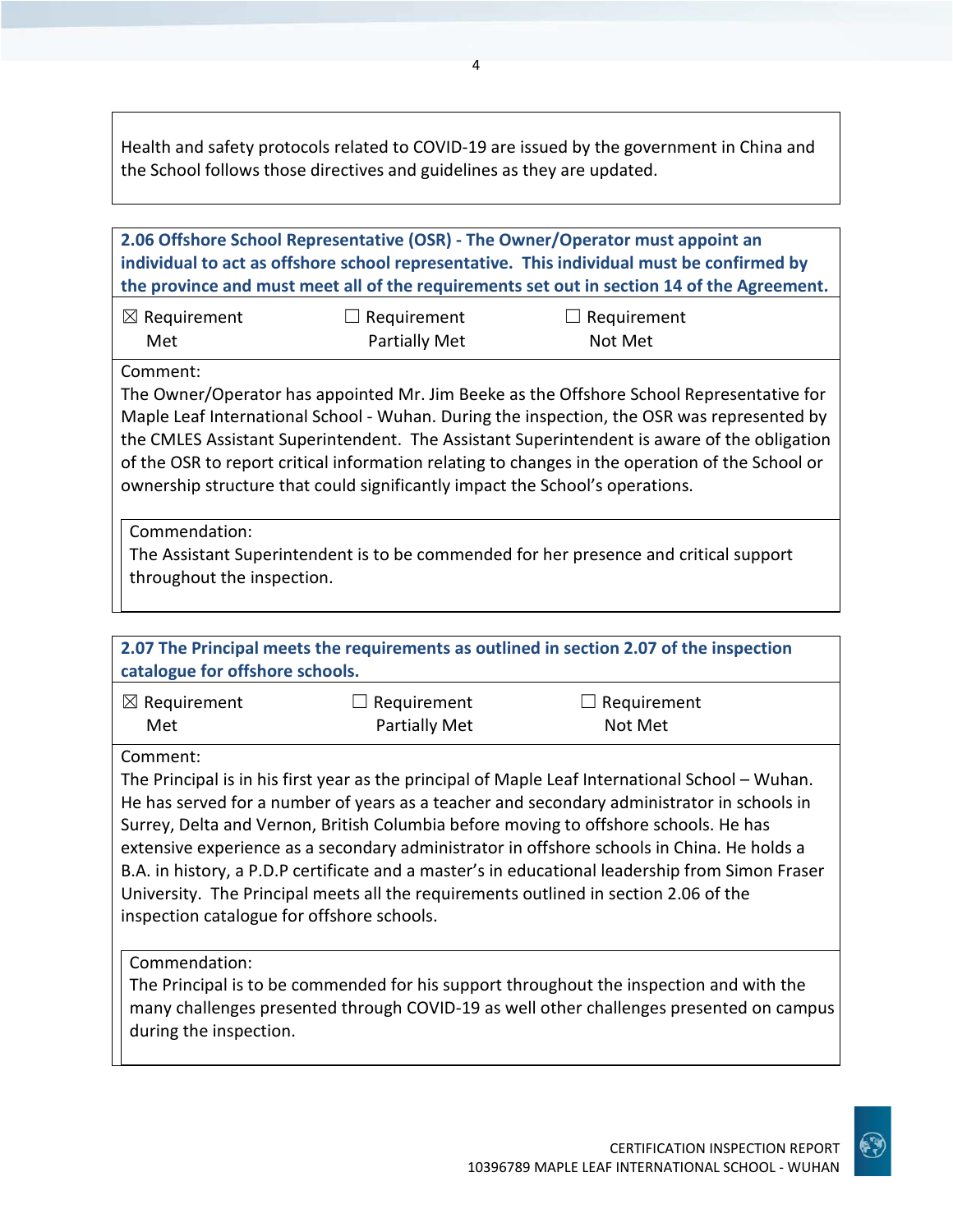# **2.08 The School meets the administrative support requirements as outlined in section 2.08 of the inspection catalogue for offshore schools.**

5

☒ Requirement Met

 $\Box$  Requirement Partially Met  $\Box$  Requirement Not Met

#### Comment:

The school has a principal, two vice principals, two educational coordinators, eight department heads, a Foreign Affairs Secretary who assists with teacher visas, a secretary for student records, a facilities secretary, a transcriptions secretary who is shared with the host school and a Head Secretary for Maple Leaf International School.

The School meets the administrative support requirements outlined in section 2.08 of the inspection catalogue.

Commendation:

The Foreign Affairs Secretary and supporting clerical staff at the school are to be commended for their hard work and commitment in helping teachers obtain their visas so they can return to China and the School.

# **2.09 The School meets the Student Record requirements as outlined in section 2.09 of the Inspection Catalogue for offshore schools.**

| $\boxtimes$ Requirement | $\Box$ Requirement   | $\Box$ Requirement |
|-------------------------|----------------------|--------------------|
| Met                     | <b>Partially Met</b> | Not Met            |

Comment:

Ten student files from grade 11 and ten student files from grade 12 were selected randomly for a review of required documentation listed in the inspection catalogue. Grade 10 students are no longer a part of the BC program. All twenty files reviewed through Zoom contained all the required documentation. All parent/student consent forms were up to date.

Commendation:

The clerical staff are to be commended for the thoroughness of their record keeping which helped to facilitate the inspection.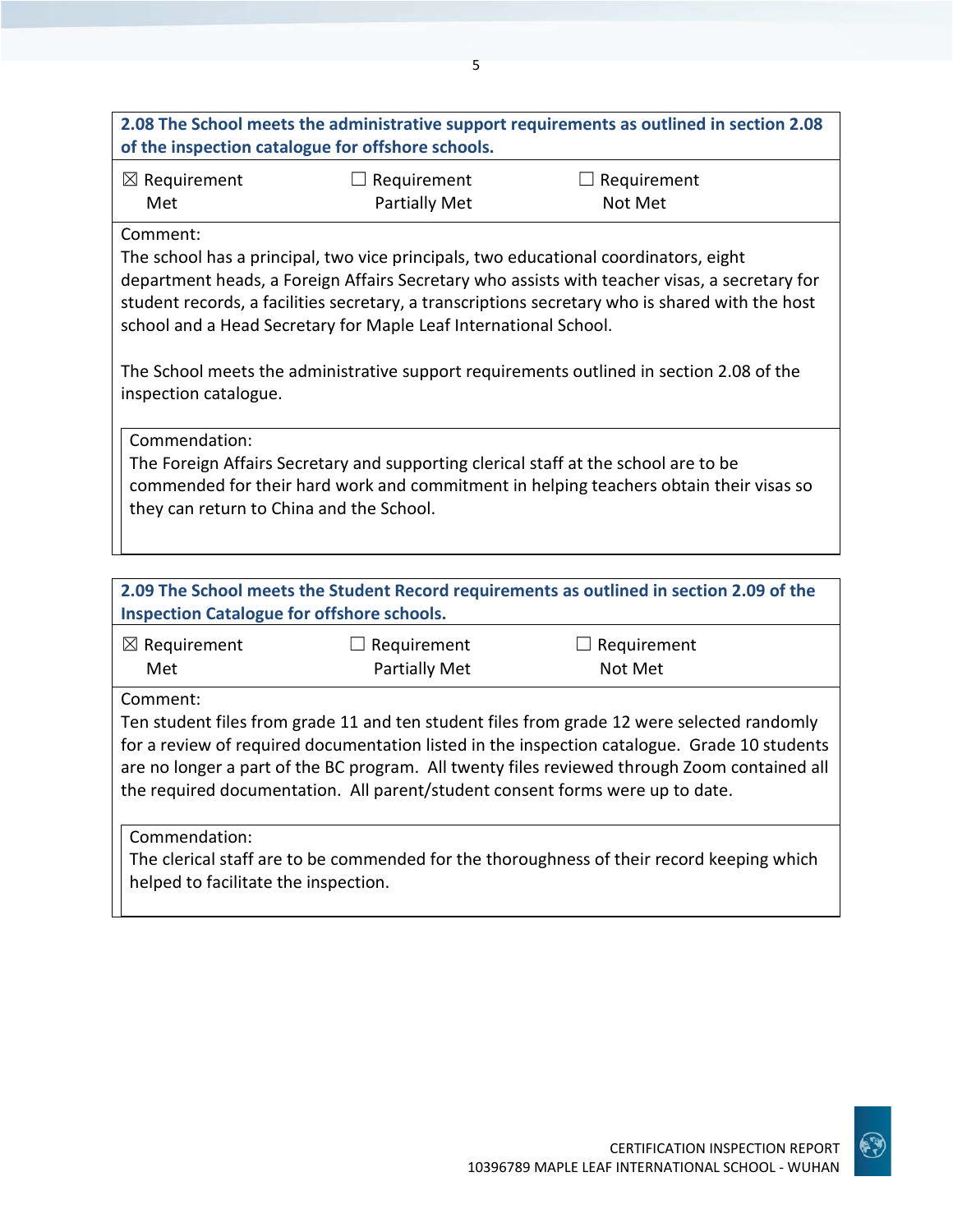# **2.10-2.18 The School meets the teacher certification requirements as outlined in sections 2.10-2.18 of the inspection catalogue for offshore schools.**

| $\Box$ Requirement | $\Box$ Requirement | $\boxtimes$ Requirement |
|--------------------|--------------------|-------------------------|
| Met                | Partially Met      | Not Met                 |

#### Comment:

The file of each teacher on staff at MLIS-Wuhan was reviewed and each file contained all the required documentation with some exceptions. The file review showed that there were 4 teachers who are teaching onsite and 4 new teacher hires, who are teaching remotely, who have not yet received their Visas to enter China and who have not yet obtained a Letter of Exemption (LOE) from the Ministry. The 4 onsite teachers received their LOEs during the final day of the inspection. All eight teachers have their L number from the TCB.

The school administration and clerical staff, supported by China Maple Leaf Systems, continue to work very hard to obtain the necessary visas for the remaining teachers who have not been able to enter China. University closures in various parts of the world have made it difficult for some new hires to obtain the proper documentation for their BC certification applications. The Inspector has informed the School to contact immediately the BC Ministry of Education to determine if the required Letters of Exemption can be obtained. The School has been informed that teachers without an LOE cannot teach until the LOE is obtained from the Ministry. The School has also been directed by the Inspector to contact the Ministry with an up to date list of the names of teachers who do not have an LOE.

The School and China Maple Leaf Systems head office is supporting teachers to obtain the proper approvals from the Ministry and the TCB.

Proof of graduation has been provided in both English and Mandarin for locally certified teachers. Criminal records checks have also been provided in English and where applicable in Mandarin for teacher assistants who are working with students.

#### Requirement:

All non-certified teachers must obtain the required Certificate of Qualification or a Letter of Exemption from the BC Ministry of Education before they are permitted to teach in the BC program at MLIS-Wuhan.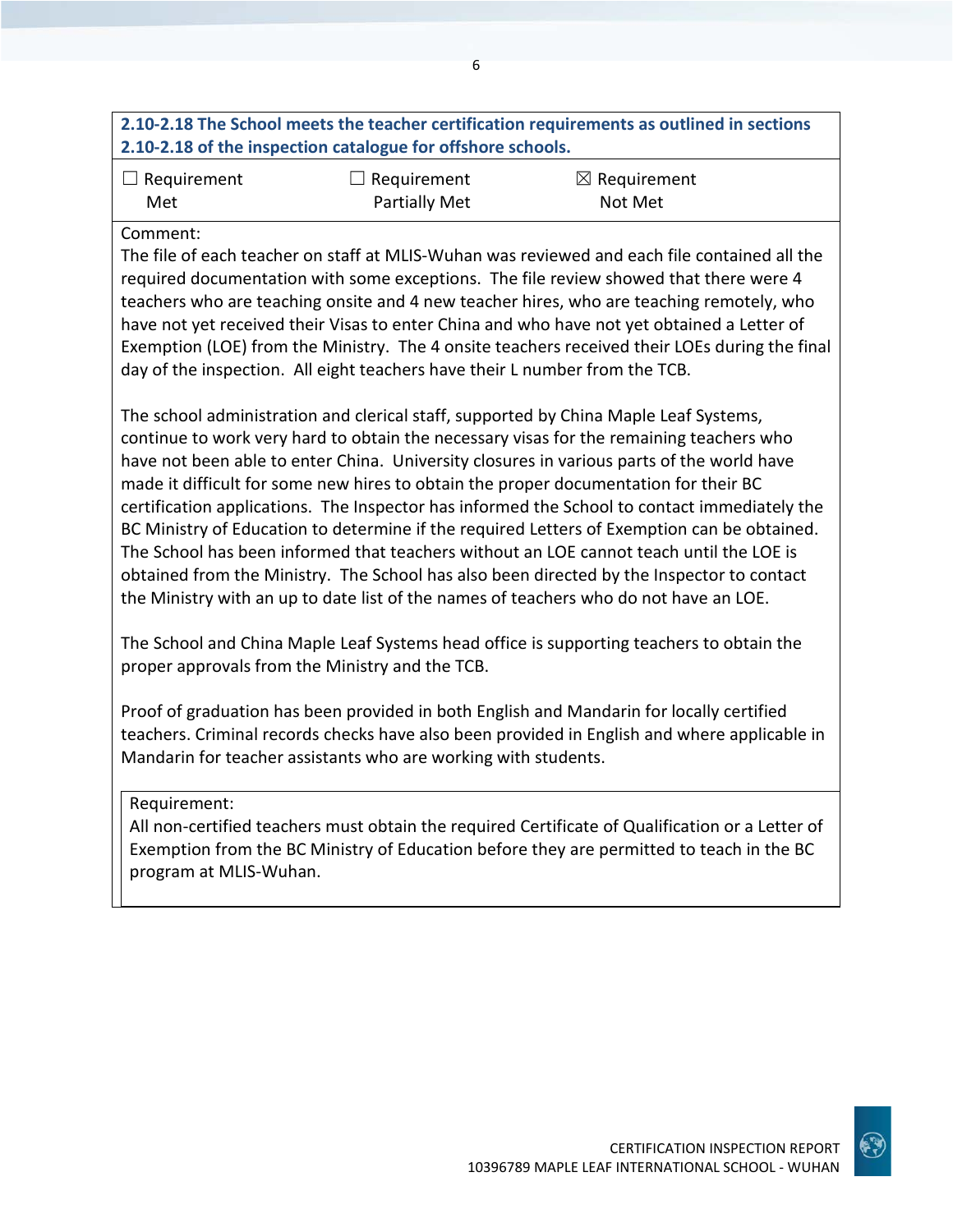# **2.19 The School meets the requirements for curriculum implementation outlined in section 2.19 of the inspection catalogue for offshore schools.**

| $\boxtimes$ Requirement | $\Box$ Requirement | $\Box$ Requirement |
|-------------------------|--------------------|--------------------|
| Met                     | Partially Met      | Not Met            |

#### Comment:

China Maple Leaf Educational System creates the overviews for the new curriculum for each subject area. Teachers are then free to use the curriculum overviews that have been created and loaded to SharePoint and amend them for their own particular use. Last year the focus was on First Peoples Principles of Learning and Assessment. The focus this year will continue to be on First Peoples Principles of Learning and Assessment with the stress on the parallels between Chinese culture and First Nations culture. One of the vice principals is running professional development sessions every Wednesday on the core competencies. The new curriculum is being fully implemented at Maple Leaf international School - Wuhan.

**2.20 The School meets the requirements for English language assessment and acquisition as outlined in section 2.20 of the inspection catalogue for offshore schools.**

| $\boxtimes$ Requirement | $\Box$ Requirement | $\Box$ Requirement |
|-------------------------|--------------------|--------------------|
| Met                     | Partially Met      | Not Met            |

#### Comment:

Students are required to pass the Maple Leaf English language test prior to being admitted to the School. The test is administered in June, July and August. All students have to take double credits in English both in grade 11 and grade 12. They must be in an English course during each semester. All grade 12s must take an English studies 12 exam which is a systemwide exam for all grade 12s in the China Maple Leaf System. It is used to measure progress in English from the time the student enters in grade 10 until they graduate in grade 12.

The School has provided a success room for students who are struggling especially with literacy. The School also has a support teacher to help students who need additional support and teachers also volunteer their time after school to help students who are in need of additional support. The School also has a USSR program which is in place every day after lunch.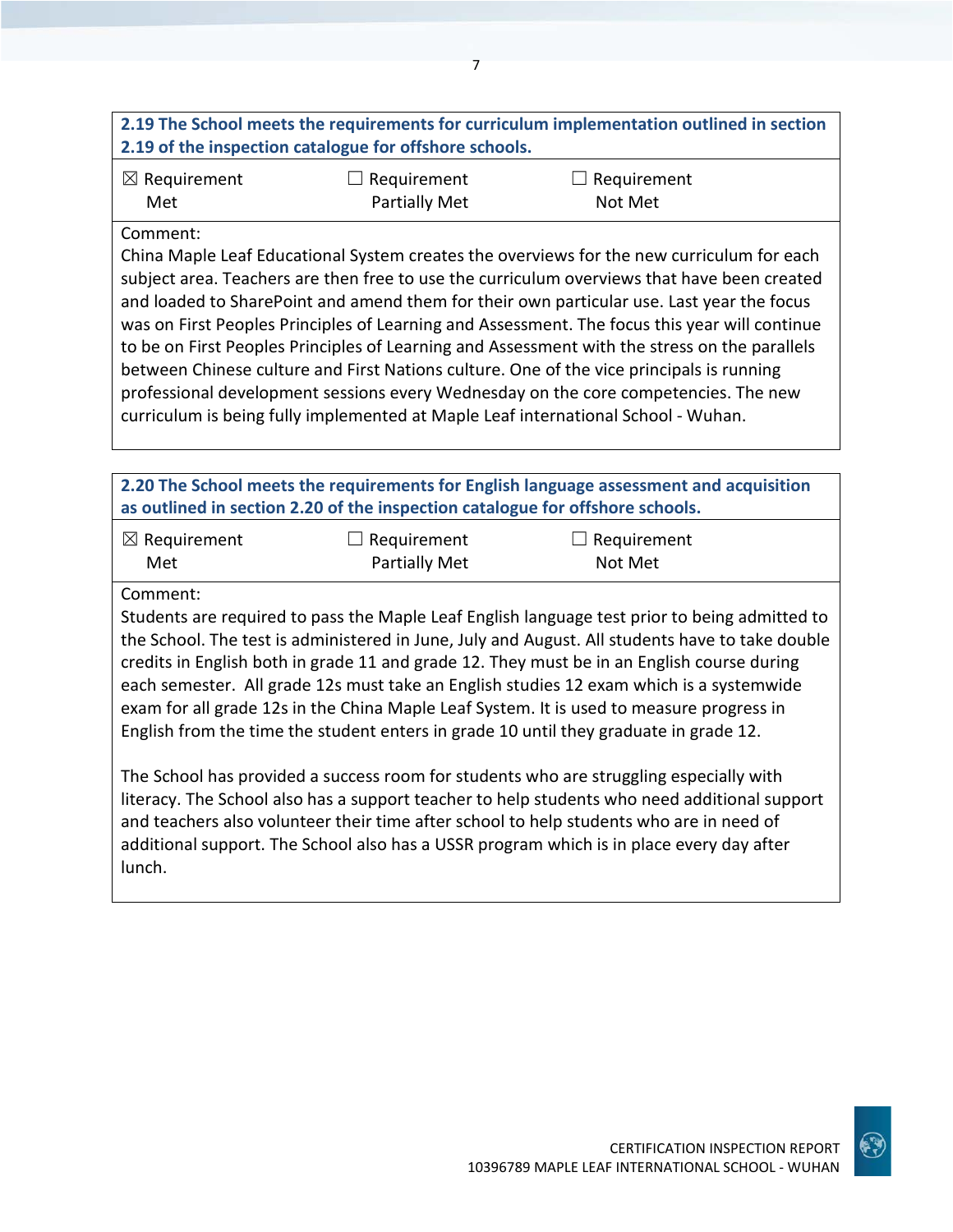# **2.21(a-e) The School meets the course credit requirements (equivalency, challenge, exemptions and BAA courses) as outlined in section 2.21 (a-e) of the inspection catalogue for offshore schools.**

| $\boxtimes$ Requirement | $\Box$ Requirement | $\Box$ Requirement |  |
|-------------------------|--------------------|--------------------|--|
| Met                     | Partially Met      | Not Met            |  |

Comment:

The School is presently offering only one BAA Course which is Psychology 12. All BAA courses have been re-submitted to the BC Ministry of Education through China Maple Leaf Systems and have been approved by the BC Ministry of Education.

**2.21(f-g) The School meets the course overview/course planning requirements as outlined in Schedule B Part I, 2. (e) of the Agreement; namely, that all BC program courses offered in the School meet or exceed the ministry learning outcomes/learning standards identified in the educational program guides for each course.**

| $\boxtimes$ Requirement | $\Box$ Requirement   | $\Box$ Requirement |  |
|-------------------------|----------------------|--------------------|--|
| Met                     | <b>Partially Met</b> | Not Met            |  |

Comment:

The Inspector examined a number of course overviews. China Maple Leaf Educational System provides a course overview for each of the courses offered in the system and uploads them to their SharePoint site. Teachers are then free to adapt the course overviews to their own local needs. All course overviews examined contained the Core Competencies, Learning Outcomes, the Big Ideas and Formative and Summative Assessments. Course Overviews also contain activities that have students apply the concepts learned during the course.

The course overviews reflect curricular frameworks aligned with the new curriculum.

Commendation:

Staff are to be commended for the thorough and well-organized course overviews and maintaining the connection of the content of the course overviews to the new BC Curriculum.

The administration and staff are to be commended for their response to their student community and their support for one another during the COVID-19 crisis. The staff worked from a variety of locations across various time zones with whatever technology they had in their possession, often for 24 hours a day over several months to stay connected with their students. Their commitment, courage and endurance deserve the highest commendation.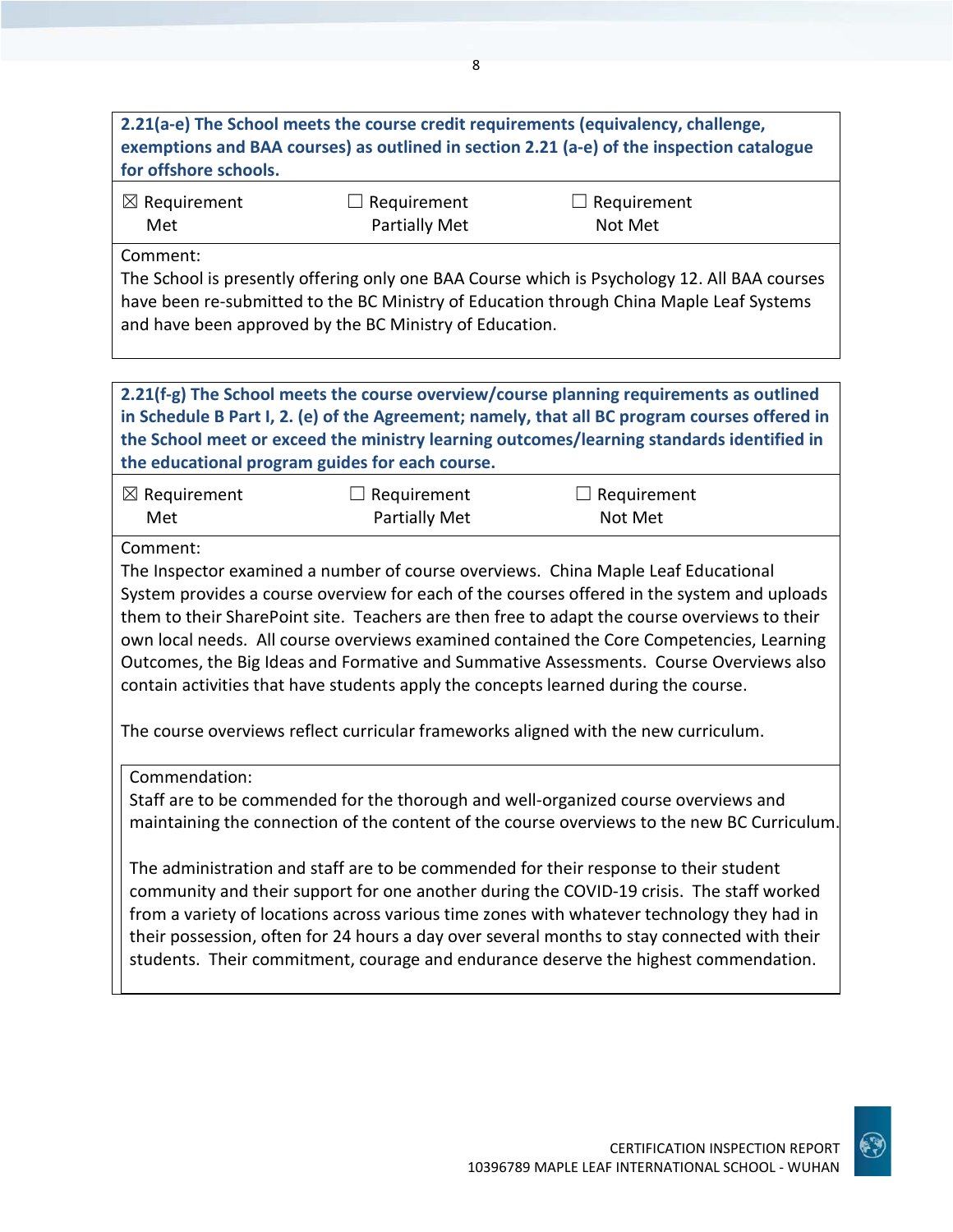**2.22 The School meets the instructional time allotment requirements as outlined in section 4.5 of the inspection catalogue for offshore schools, including the requirements set out in sections 1.1 to 6, with the exception of s. 4(5)(b), 4 (6), 5 (8)(a) and (d) and s. 5.3 of Ministerial Order 41/91, the Educational Standards Order, enacted under the Independent School Act.**

| $\boxtimes$ Requirement | $\Box$ Requirement   | $\Box$ Requirement |
|-------------------------|----------------------|--------------------|
| Met                     | <b>Partially Met</b> | Not Met            |

Comment:

The minimum required hours of instruction in BC (8-12) is 952 hours or 4.98 hours per day over a 191-day schedule. The School currently provide 5.6 hours a day or 1069hrs/year over 191 days.

The School exceeds the required hours of instructional time.

**2.23 The School meets the assessment methods requirements as outlined in section 2.23 of the inspection catalogue for offshore schools.**

| $\boxtimes$ Requirement | $\Box$ Requirement   | $\Box$ Requirement |
|-------------------------|----------------------|--------------------|
| Met                     | <b>Partially Met</b> | Not Met            |

Comment:

The School issues interim reports, midterm reports and regular report cards during the year. Department heads check teacher grade books on a regular basis and this year is the second year that the School has been focussing on professional development sessions dealing with assessment and the new curriculum. Students are also required to complete the BC Numeracy Assessment and the BC Literacy Assessment. Regular formative and summative assessments are also integrated into the course overviews.

**2.24 The School meets the learning resources requirements as outlined in section 2.24 of the inspection catalogue for offshore schools.**

| $\boxtimes$ Requirement | $\Box$ Requirement   | $\Box$ Requirement |
|-------------------------|----------------------|--------------------|
| Met                     | <b>Partially Met</b> | Not Met            |

Comment:

The China Maple Leaf System does a centralized textbook order and a centralized resource order twice during the school year. Schools have also been allotted a budget to spend on their library consistent with the specific needs of the school. There is also a centralized Maple Leaf library that schools can access, and they also have access to public libraries in China.

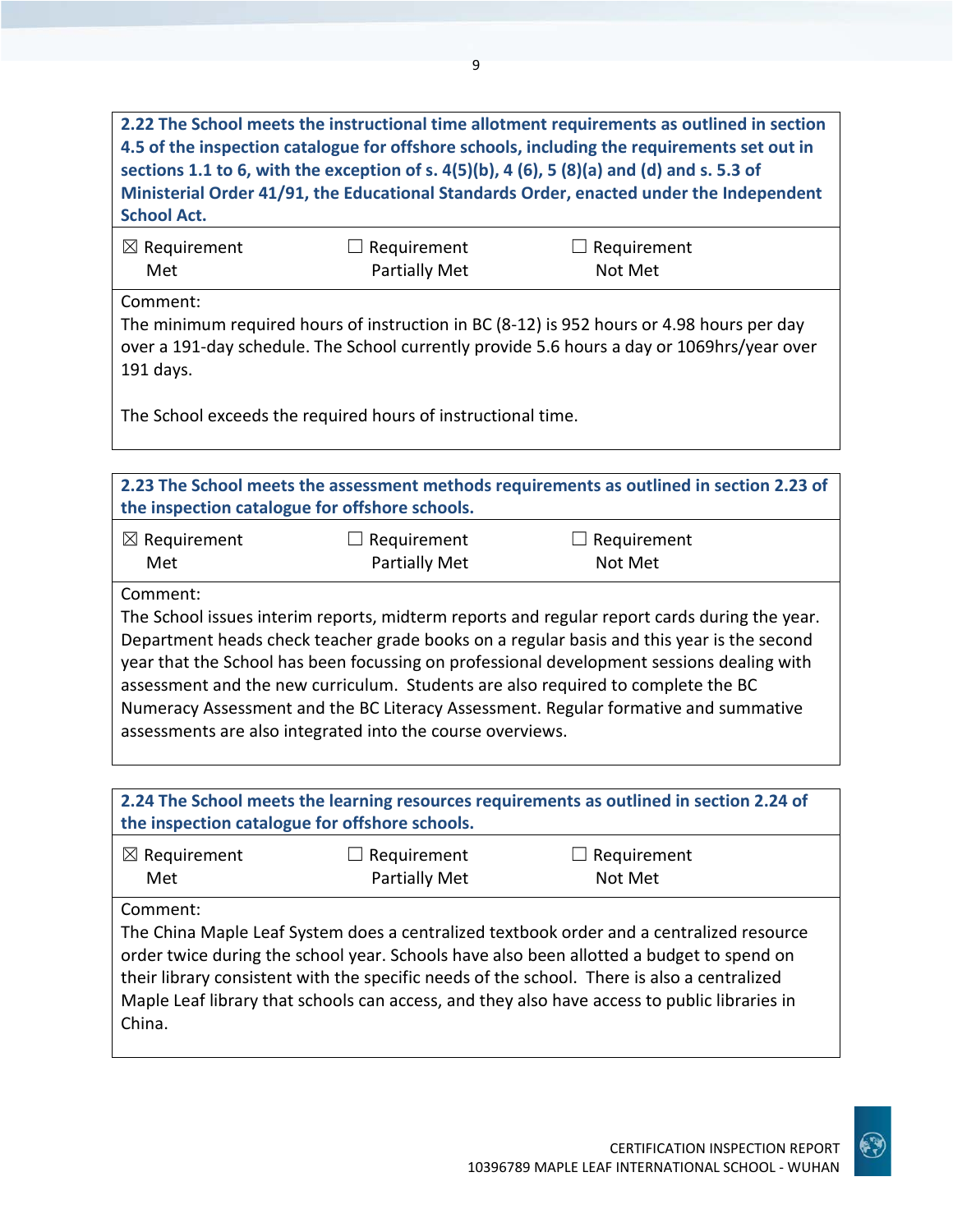Maple Leaf also provides resources through their SharePoint site for teachers. Fiction and nonfiction materials are provided to schools to supplement the curriculum. The Assistant Superintendent is fully familiar with the resources that are provided to schools through the China Maple Leaf System and reviewed the resources provided with the Inspector while serving as the OSR throughout the inspection.

**2.25 The School meets the student progress report requirements as outlined in section 2.25 of the inspection catalogue for offshore schools.**

| $\boxtimes$ Requirement | $\Box$ Requirement   | $\Box$ Requirement |
|-------------------------|----------------------|--------------------|
| Met                     | <b>Partially Met</b> | Not Met            |

Comment:

The School provides two midterm reports during the year, four interim reports during the year and two report cards during the year.

Each grade level has a designated counsellor and twice during the year there are formal meetings with parents. The designated counsellor or other staff members serve as translators during these meetings. In addition, there are individual meetings with parents as circumstances required. The school also sends out newsletters and has set up WeChat groups for each grade level.

The school report cards contain a letter grade for each course as well as a place for teacher and/or principal comments. The student transcript contains a place for credits assigned.

| 2.26 The School meets the parent/student handbook requirements as outlined in section |
|---------------------------------------------------------------------------------------|
| 2.26 of the inspection catalogue for offshore schools.                                |

| $\boxtimes$ Requirement | $\Box$ Requirement   | $\Box$ Requirement |
|-------------------------|----------------------|--------------------|
| Met                     | <b>Partially Met</b> | Not Met            |

Comment:

The parent/student handbook has been updated and is available online to each parent. The handbook is available in both Mandarin and English. It contains an appeals process and a dispute resolution process and is communicated and available to staff as well. The handbook also contains policies on student assessment and conduct.

Since the BC program will not be continuing at MLIS-Wuhan, the handbook no longer contains a policy on admissions to the BC program.

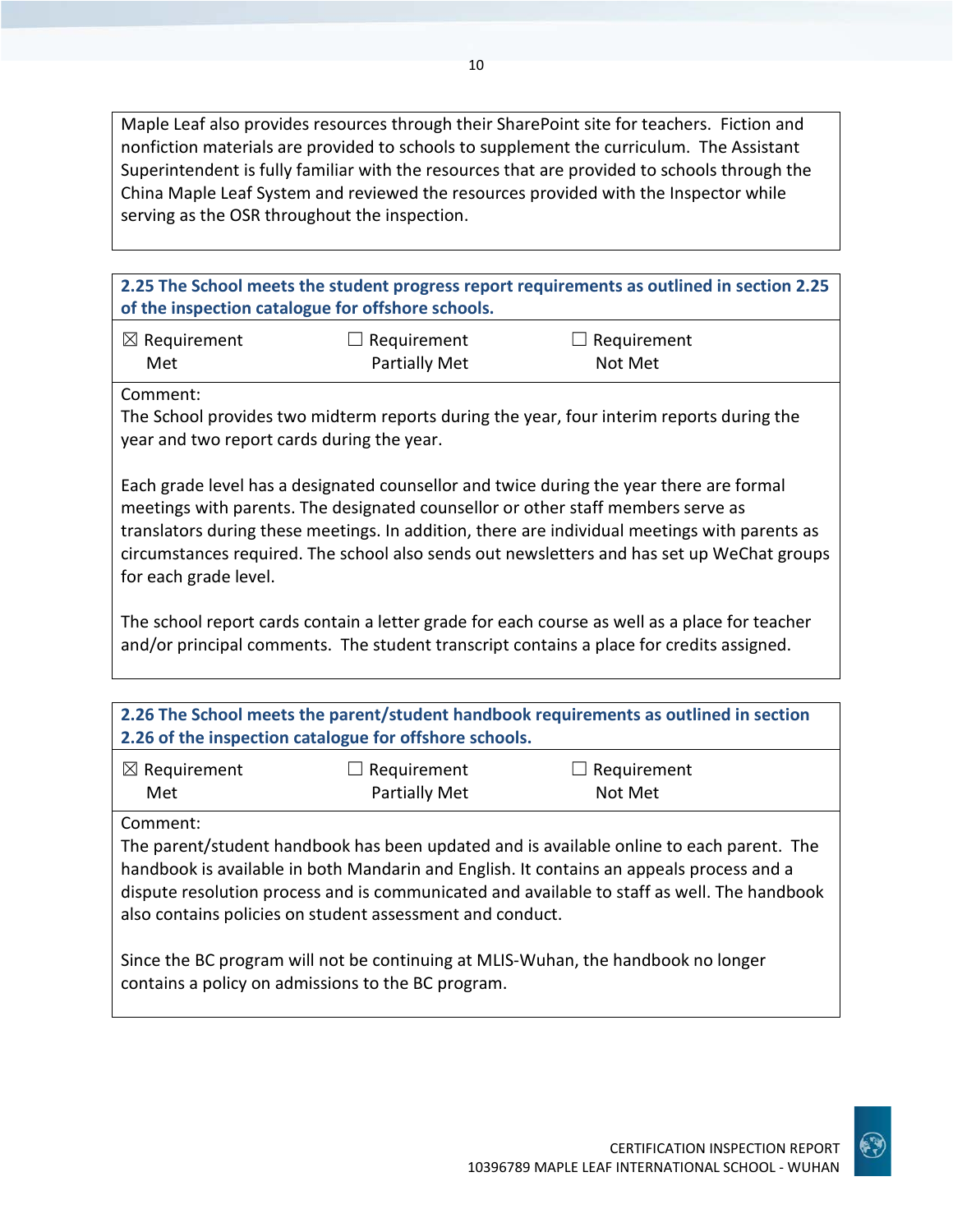# **2.27 The School meets the teacher handbook requirements as outlined in section 2.27 of the inspection catalogue for offshore schools.**

| $\boxtimes$ Requirement | $\Box$ Requirement   | $\Box$ Requirement |
|-------------------------|----------------------|--------------------|
| Met                     | <b>Partially Met</b> | Not Met            |

#### Comment:

The teacher handbook is produced through the China Maple Leaf System central office. The teacher handbook has been updated and contains policies for both teacher evaluations and administrator evaluations. The School includes in each teacher contract an acknowledgement that the Province is not party to the contract of employment between the Owner/Operator and the teacher and that the Province is not liable in any instance where the Owner/Operator is found to be in contravention of the laws or requirements of the country of operation. This policy should also be included in the teacher handbook.

| 2.28 The School meets the distributed learning requirements as outlined in section 18 of<br>the Agreement and section 2.28 of the inspection catalogue for offshore schools. |  |  |  |  |
|------------------------------------------------------------------------------------------------------------------------------------------------------------------------------|--|--|--|--|
| Requirement<br>$\Box$ Requirement<br>$\Box$ Requirement<br>$\boxtimes$ Not<br>Partially Met<br>Met<br>Not Met<br>Applicable                                                  |  |  |  |  |
| Comment:<br>The School does not have any students taking courses through the approved distributed<br>learning model and the School District #73 Business company.            |  |  |  |  |

# **CONCLUSION**

# **Commendations**

## **The Inspection Team wishes to recognize the Owner/Operator, Principal, staff and Offshore School Representative of Maple Leaf International School – Wuhan for:**

- the progress made in implementing the suggestions from the previous report;
- the Assistant Superintendent's presence and critical support throughout the inspection;
- the support of the Principal throughout the inspection, with the many challenges presented through COVID-19 as well other challenges presented on campus during the inspection;
- the support of the Foreign Affairs Secretary and clerical staff at the school for their hard work and commitment in helping teachers obtain their visas so they can return to China and the School;